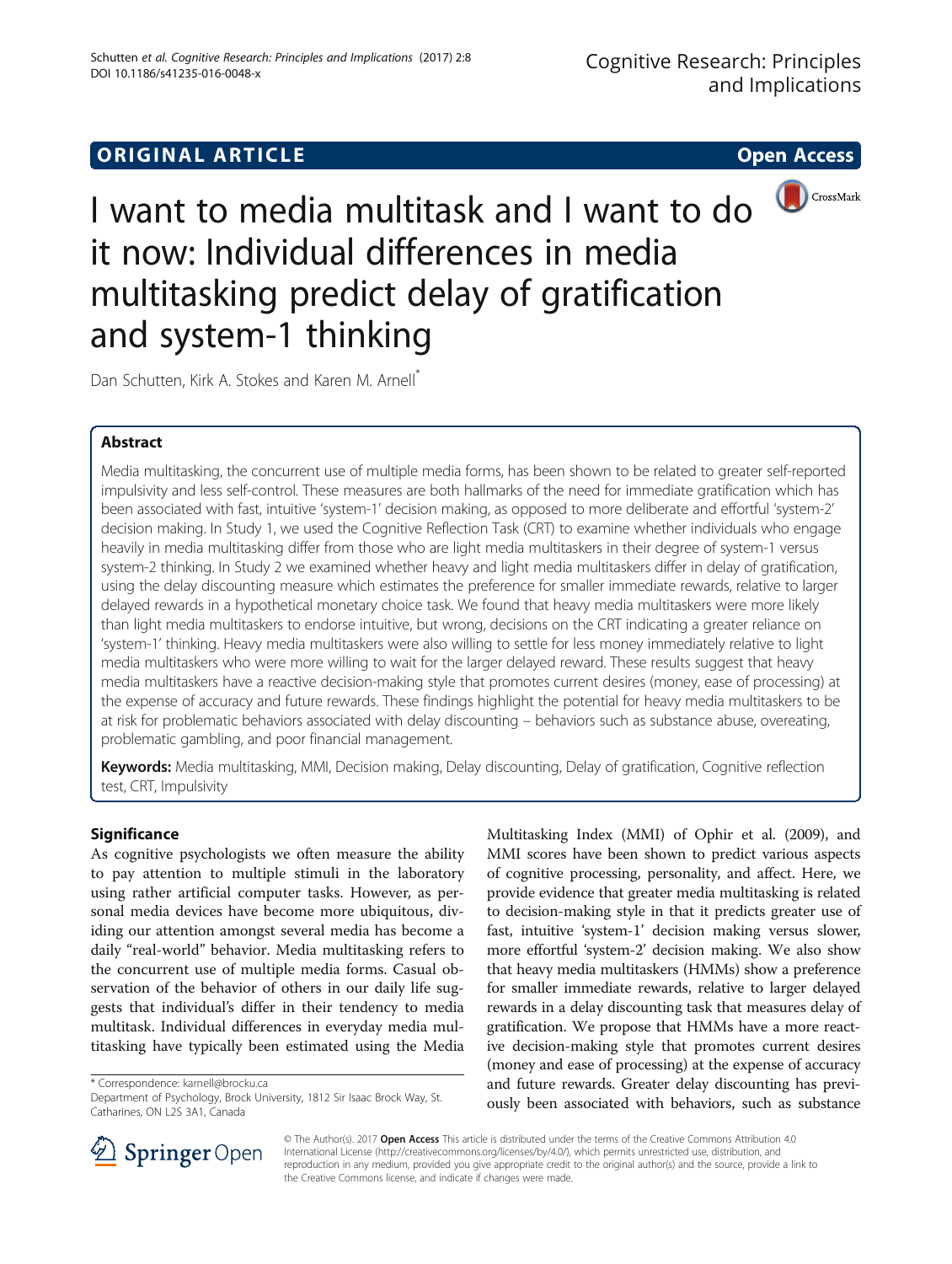abuse, overeating, problematic gambling, and poor financial management, suggesting that the decision-making style of HMMs may put them at risk for these problematic lifestyle choices.

### Background

As personal media devices have become more ubiquitous, dividing our attention amongst several media has become a daily real-world behavior. For example, it is common practice for many students to watch television and/or listen to music, while reading their textbook, while texting friends, while checking social media updates. The term media multitasking refers to examples such as this where there is concurrent use of multiple media forms to simultaneously accomplish different goals (Ophir et al., [2009\)](#page-8-0). Why do some individuals choose to media multitask while others avoid it? Why do some people seem unable to put their phone down and focus on the primary task that they are trying to accomplish? Do individuals who simultaneously use multiple forms of media frequently differ from those who choose to focus on one form of media at a time?

Individual differences in media multitasking have typically been estimated using the Media Multitasking Index (MMI) of Ophir et al. ([2009](#page-8-0)) where participants' self-reports on how much each form of media is used with each other media form allow a calculation of the frequency of media multitasking for that individual. MMI scores allow one to examine the cognitive and personality characteristics that are associated with media multitasking and identify those characteristics that can discriminate HMMs from light media multitaskers (LMMs). A profile is emerging that suggests that HMMs process information with less goal-relevant selectivity in both visual search (Cain & Mitroff, [2011;](#page-8-0) Lui & Wong, [2012](#page-8-0)) and working memory tasks (Ophir et al., [2009](#page-8-0); Sanbonmatsu, Strayer, Medeiros-Ward, & Watson, [2013](#page-9-0)). This difficulty in ignoring irrelevant information has been interpreted as HMMs having reduced cognitive control abilities – a supposition supported by the finding that HMMs have reduced gray-matter density in the anterior cingulate cortex (Loh & Kanai, [2014\)](#page-8-0), an area implicated in the coordinated control of goal-directed behavior (e.g., Bush, Luu, & Posner, [2000\)](#page-8-0). Frequent media multitasking does not appear to lead to improved multitasking performance or the ability to accurately evaluate one's own multitasking ability. Sanbonmatsu et al. [\(2013\)](#page-9-0) found that media multitasking scores were negatively related to actual multitasking ability on an executive control working memory task even though media multitasking scores were positively related to selfperceived multitasking ability.

Media multitasking has also been shown to be related to greater self-reported impulsivity (Minear, Brasher, McCurdy, Lewis, & Younggren, [2013;](#page-8-0) Sanbonmatsu et al., [2013](#page-9-0)), greater sensation seeking (Duff, Yoon, Wang, & Anghelcev, [2014;](#page-8-0) Sanbonmatsu et al., [2013](#page-9-0)), more mind-wandering and everyday lapses of attention, (Ralph, Thomson, Cheyne, & Smilek, [2014\)](#page-9-0), and lower self-reported self-control (Minear et al., [2013](#page-8-0)). Furthermore, Minear et al. [\(2013\)](#page-8-0) observed that HMMs scored lower than LMMs on items from the Raven's Advanced Progressive Matrices, but were also faster to give up on difficult items, perhaps reflecting their greater impulsivity, but also possibly a correct assessment that they could not solve the question, or an incorrect assessment that they had correctly solved the question.

### System-1 and system-2 thinking

The above results suggest that HMMs may engage in less deliberate and effortful thinking than LMMs. Kahneman and colleagues (e.g., Kahneman, [2011](#page-8-0); Kahneman & Shane, [2005](#page-8-0); Morewedge & Kahneman, [2010](#page-8-0)) distinguish between system-1 and system-2 thinking during decision making (see also Gilbert, [1989](#page-8-0); Stanovich & West, [2002](#page-9-0) for similar dual-process models). System-1 thinking is fast and intuitive, while system-2 thinking is slower, more effortful, and deliberate. While the answer "4" may readily pop into your head when you are given " $2 \times 2$ ," getting 306 when given " $17 \times 18$ " almost surely requires deliberate cognitive effort using system 2. System-1 thinking can be efficient and correct as in "2 × 2," but it also underlies the common, but erroneous, performance seen in common decision-making heuristics such as availability and representativeness (e.g., Toplak, West, & Stanovich, [2011\)](#page-9-0).

In Study 1 we specifically look for possible differences between light versus HMMs' thinking style using Frederick's Cognitive Reflection Test (CRT, Frederick, [2005](#page-8-0)). The CRT consists of three questions where the correct answer, that one could readily achieve using system-2 thinking, differs from the intuitive, immediate answer delivered by system-1 thinking. For example, one of the items reads "If it takes five machines 5 minutes to make five widgets, how long would it take 100 machines to make 100 widgets?" If an individual applied little to no cognitive effort and relied on the automatic system-1 answer, then they would likely arrive at the intuitive, but wrong, answer of 100 min. Instead, if an individual thought through the question deliberately most would readily realize that every machine is making one widget every 5 min, so it would still take 5 min for 100 machines to make 100 widgets. Therefore, the total number of intuitive answers provides a measure of reliance on system-1 thinking, and the total number of correct answers provides a measure of reliance on system-2 thinking.<sup>1</sup> Low system-2 scores on the CRT have been shown to predict increased use of decision-making heuristics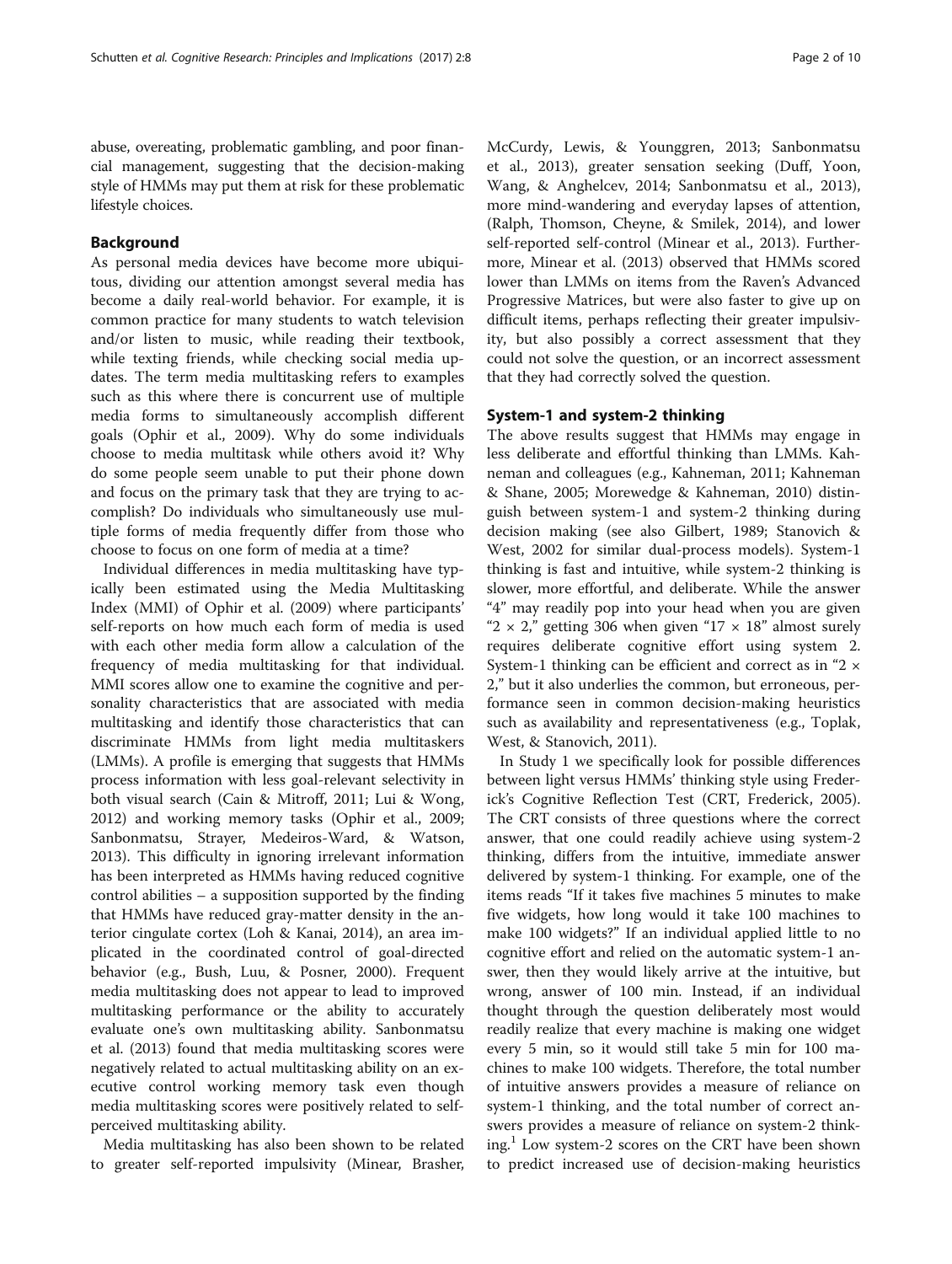and shortcuts (Toplak et al., [2011](#page-9-0)) and reduced willingness to delay gratification (Frederick, [2005](#page-8-0)). The CRT has also been referred to as a "potent measure of the tendency toward miserly processing" (Toplak et al., [2011](#page-9-0), p. 1275). The CRT score is generally treated as traitvariable, reflecting an individual's disposition and/or ability (see Campitelli & Gerrans, [2014](#page-8-0) for a discussion). This is supported by studies showing that CRT scores relate to traits and dispositions, such as gender (Frederick, [2005](#page-8-0); Campitelli & Gerrans, [2014](#page-8-0); Pennycook, Cheyne, Koehler, & Fugelsang, [2016\)](#page-9-0), scores on the Need for Cognition Scale (Frederick, [2005;](#page-8-0) Pennycook et al., [2016\)](#page-9-0), and personality facets and real-world decision-making styles (Juanchich, Dewberry, Sirota, & Narendran, [2016](#page-8-0)), as well as ability measures such as Scholastic Assessment Test (SAT) scores (Frederick, [2005](#page-8-0)), working memory scores, and performance on various subscales of the Wechsler Abbreviated Scale of Intelligence (Toplak et al., [2011\)](#page-9-0). Based on previous findings of greater self-reported impulsivity and reduced cognitive control for HMMs, we predict that HMMs will have fewer correct answers, and more intuitive answers, on the CRT than LMMs, reflective of a more intuitive, less effortful, system-1 processing style.

### Delay of gratification

Lower system-2 scores on the CRT predict reduced delay of gratification (Frederick, [2005\)](#page-8-0). Delay of gratification is the ability to forego immediate gratification in order to receive a larger reward at a later time (Mischel, Shoda, & Rodriguez, [1989\)](#page-8-0). Delay of gratification is a form of self-regulation that has been shown to have important life outcomes. For example, preschool children who were able to delay gratification and resist eating one marshmallow immediately in order to receive two marshmallows several minutes later were rated 10 years later by their parents as having greater academic and social competence, a greater ability to plan, think ahead, and listen attentively, as well as being better at managing frustration and stress (Mischel, Shoda, & Peake, [1988](#page-8-0)).

One common way that delay of gratification is measured in adults is through a paradigm called delay discounting (e.g., Odum, [2011\)](#page-8-0). Delay discounting refers to the extent to which an individual's perceived value of a reward declines as the delay until its receipt increases (Mazur, [1987\)](#page-8-0). Participants are presented with choices between small, immediate rewards and larger, delayed rewards. Those who have higher discounting rates (i.e., who discount future rewards more and, therefore, have a higher preference for immediate gratification) are thought to be more impulsive and to have less selfcontrol (e.g., MacKillop et al., [2011](#page-8-0)). Indeed, delay discounting is associated with many important behavioral life outcomes including problematic gambling (Alessi & Petry, [2003\)](#page-8-0), obesity (Epstein, Salvy, Carr,

Dearing, & Bickel, [2010](#page-8-0); Zhang & Rashad, [2008](#page-9-0)), poor financial management (Bidewell, Griffin, & Hesketh, [2006](#page-8-0)), and dependence on substances such as opioids (Madden, Petry, Badger, & Bickel, [1997](#page-8-0)), alcohol (Vuchinich & Simpson, [1998\)](#page-9-0), nicotine (Baker, Johnson, & Bickel, [2003\)](#page-8-0), and marijuana (Johnson et al., [2010](#page-8-0)). Delay discounting can also predict future substance misuse (e.g., Audrain-McGovern et al., [2009](#page-8-0)) and future cessation/treatment success (e.g., Krishnan-Sarin et al., [2007;](#page-8-0) Tucker, Vuchinich, & Rippens, [2002\)](#page-9-0).

In Study 2 we look for possible differences in delay of gratification in LMMs and HMMs. Because impulsivity and self-control are important factors in delay discounting (e.g., Frederick, [2005](#page-8-0)), and greater media multitasking use has been shown to predict greater impulsivity and reduced self-control (e.g., Minear et al., [2013;](#page-8-0) Sanbonmatsu et al., [2013\)](#page-9-0), we hypothesize that HMMs would show a reduced ability to delay gratification relative to low media multitaskers.

### Study 1

#### Methods

### **Participants**

Participants were 501 undergraduate students (417 were female) ranging in age from 17 years to 43 years  $(M = 19.63)$ years) who received research participation credit. Participants were run in person individually or in small groups. Some participants completed additional computer tasks or questionnaires that are not the focus of the present investigation. Of these, 206 also participated in Study 2. All participants completed the CRT prior to the MMI. The stopping rule was to run as many participants as possible "before the end of the winter term," with a minimum goal of 400 participants. Data was not analyzed until the full  $N$  of 501 was achieved.

MMI scores could not be calculated for 45 of the participants who failed to complete the MMI correctly or fully (typically leaving one side of the diagonal blank in the matrix) and these were removed from the dataset. Two of the remaining participants failed to complete the CRT. Of the remaining participants, 303 also completed the Barratt Impulsivity Scale (BIS-11; Patton et al., [1995](#page-8-0)) after the CRT and before the MMI.

#### Measures

Media Multitasking Index – MMI The MMI (Ophir et al., [2009\)](#page-8-0) was used to measure an individual's level of trait multitasking. Participants first indicated how many hours a week they use 12 different forms of media (e.g., video games, email, television), and then for each of the 12 types of media they reported how often they use each of the other 11 forms of media while using that form primarily. The allowable responses included:  $0 =$  never,  $1 = a$ little of the time,  $2 =$  some of the time, to  $3 =$  most of the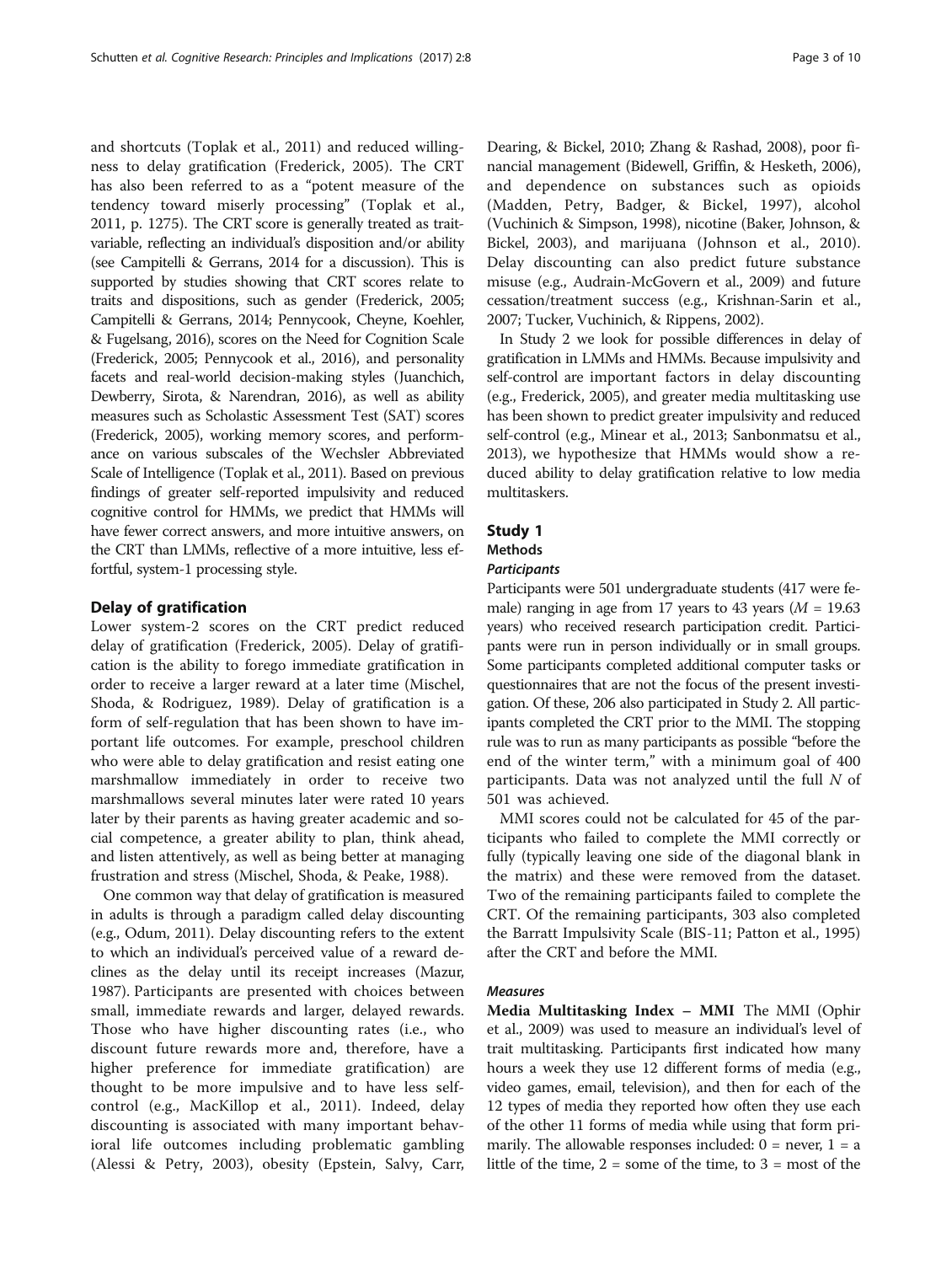time. For each media type, these responses were first divided by 3, then added, and this value was then multiplied by the total number of hours per week using that medium. These products were then added together and divided by the total number of hours per week using all media to get an overall MMI score where a higher MMI score represents greater chronic media multitasking.

Cognitive Reflection Test – CRT The CRT (Frederick, [2005](#page-8-0)) contains three logic questions that suggest an immediately intuitive, but wrong, answer. The correct answer can be found quite readily once deliberate logical thought is applied. Participants received all three questions on a single page titled "Decision Making Questionnaire." They were not given any instructions about how to answer the questions or about how long to take, and were simply told to provide the correct answer to the question in the blank space provided beside each question. The CRT correct score was calculated as the number of items out of three that were answered correctly. The CRT intuitive score was calculated as the number of items out of three that were answered with the intuitive but wrong answer.

Barratt Impulsivity Scale – BIS-11 The BIS-11 (Patton et al., [1995\)](#page-8-0) is a widely used self-report questionnaire designed to measure impulsivity. It contains 30 statements (e.g., "I do things without thinking") and participants indicated the extent to which the statement generally applies to them using a 4-point Likert scale that varies from "rarely/never" to "almost always/always." After recoding reversed items, scores were summed to get an overall BIS score and BIS subscale scores for the three impulsivity factors: Attention, Motor, and Nonplanning.

### Results

The  $N$ , mean  $(M)$ , range, and standard deviation  $(SD)$ are provided in Table 1 for all measures. MMI and BIS scores showed good variability and were normally distributed. For the CRT, overall, participants gave few correct answers and many intuitive ones. However, each of the four possible scores (0 to 3) was observed by at least 27 participants for each measure so individual differences were still evident. The typical sex difference

Table 1 Descriptive data for Study-1 measures

| Measure              |     | М     | SD    | Minimum | Maximum |
|----------------------|-----|-------|-------|---------|---------|
| MMI score            | 456 | 469   | 187   | -11     | 10.08   |
| CRT correct          | 454 | 0.42  | -87   |         | ર       |
| <b>CRT</b> intuitive | 454 | 224   | -95   |         | २       |
| BIS (impulsivity)    | 303 | 58.02 | 11.25 | 33      | 90      |

MMI Media Multitasking Index, CRT Cognitive Reflection Test, BIS Barratt Impulsivity Scale

(Frederick, [2005;](#page-8-0) Campitelli & Gerrans, [2014](#page-8-0); Pennycook et al., [2016\)](#page-9-0) was observed for CRT scores, where male participants gave significantly more correct answers  $(M = 0.88)$ than female participants ( $M = 0.41$ ),  $t(496) = 4.59$ ,  $p <$ .001,  $d = .513$ , and fewer intuitive answers ( $M = 1.83$ ) than female participants ( $M = 2.32$ ),  $t(496) = 4.29$ ,  $p <$  $.001, d = .494.$ 

As hypothesized, greater MMI scores were associated with fewer items correct on the CRT,  $r(455) = -.17$ ,  $p <$ .001, and greater use of more intuitive wrong answers,  $r(455) = .17, p < .001$ , even when controlling for number of hours of media use per week (both  $ps = .001$ ), and when controlling for sex of participant (both  $ps < .001$ ). Also, as hypothesized, higher MMI scores predicted greater impulsivity with overall BIS scores  $r(303) = .24$ , p < .001, and on each of the Attention, Motor, and Nonplanning factors of the BIS (all  $ps < .01$ ). Furthermore, controlling for BIS scores did not remove the relationships between MMI scores and CRT correct (partial  $r =$ −.17,  $p = .003$ ), or CRT intuitive (partial  $r = .13$ ,  $p < .05$ ), measures, which would be expected given the null relationship observed here between BIS scores and CRT measures,  $r(322) = -.04$ ,  $p = .48$  for CRT correct, and  $r(322) = -.02, p = .70$  for CRT intuitive (see Table 2).

Given that only four scores were possible on the CRT (0, 1, 2 or 3 correct), correct CRT score can also be used as an independent grouping variable with MMI score as the dependent variable. A between-participant one-way analysis of variance (ANOVA) showed a significant effect of CRT group, where MMI scores differed significantly across CRT groups,  $F(3,451) = 4.92$ ,  $p = .002$ , partial  $2 =$ .032, see Fig. [1](#page-5-0)a. Follow-up paired comparisons with the Bonferroni alpha correction showed a significantly higher MMI score for those with a correct CRT score of 0 than those with a correct CRT score of 3 ( $p < .05$ ).

#### Extreme groups' comparisons

Individuals scoring more than 1 SD above the mean (i.e., MMI scores higher than 6.56) were classified as HMMs ( $N = 73$ ) and individuals scoring more than 1 SD below the mean (i.e., MMI scores lower than 2.80) were classified as LMMs ( $N = 75$ ); an approach that has been popular when using the MMI (e.g., Cain & Mitroff, [2011](#page-8-0), Minear et al., [2013](#page-8-0); Ophir et al., [2009](#page-8-0)).

| Table 2 Correlations amongst Study-1 measures |
|-----------------------------------------------|
|-----------------------------------------------|

| Measure              |        |        |        |
|----------------------|--------|--------|--------|
| 1. MMI score         |        |        |        |
| 2. CRT correct       | $-.17$ |        |        |
| 3. CRT intuitive     | -17    | $-.83$ |        |
| 4. BIS (impulsivity) | .24    | $-.02$ | $-.02$ |

MMI Media Multitasking Index, CRT Cognitive Reflection Test, BIS Barratt Impulsivity Scale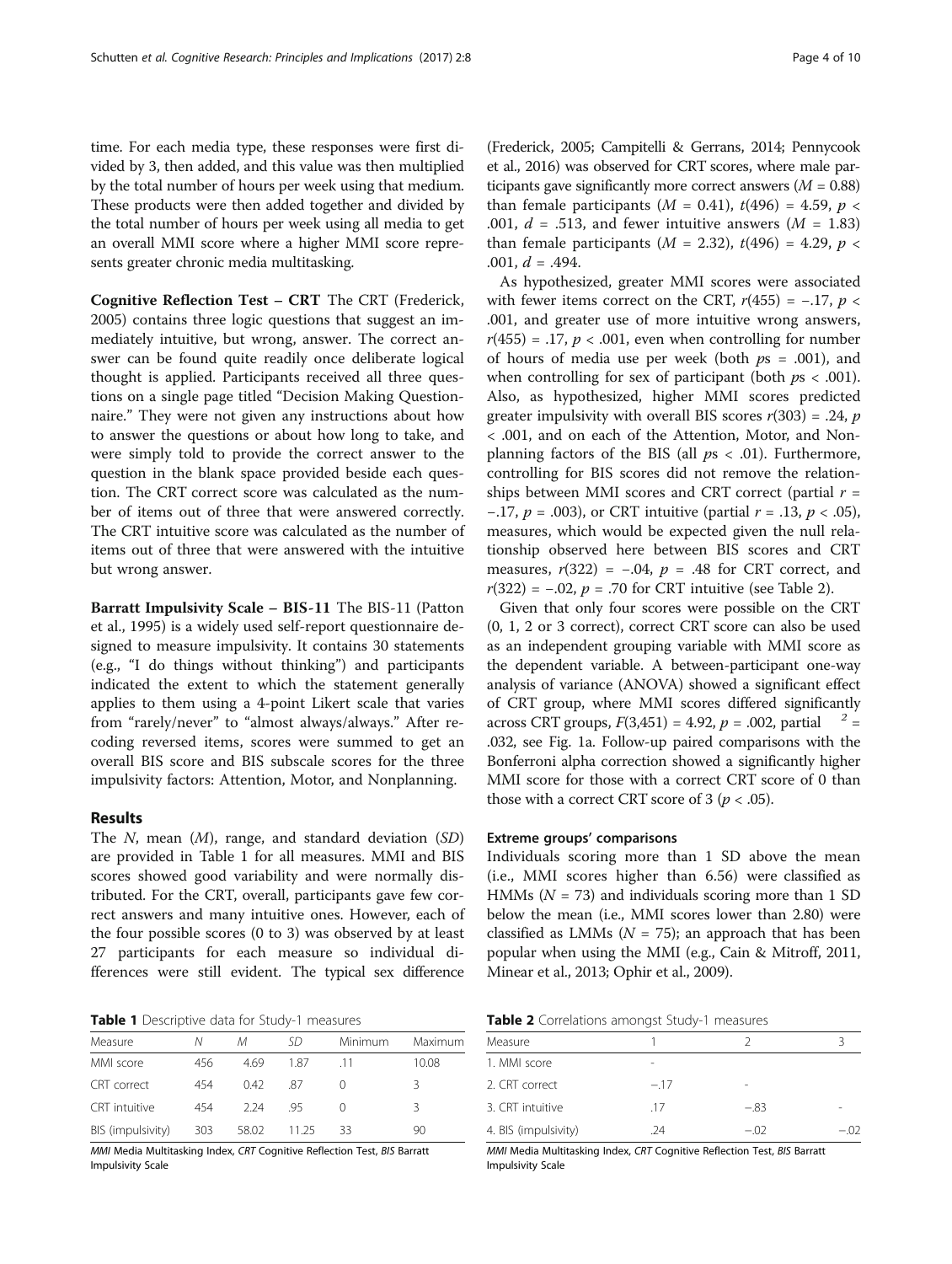Corroborating the correlational results, HMMs scored significantly lower overall on the CRT correct than did LMMs,  $t(145) = 2.73$ ,  $p = .007$ ,  $d = .457$ , and provided significantly more intuitive wrong answers than did LMMs,  $t(145) = 2.88$ ,  $p = .005$ ,  $d = .478$  (see Fig. [1](#page-5-0)b, c). HMMs also showed significantly greater self-reported impulsivity on the BIS than LMMs,  $t(102) = 3.49$ ,  $p <$ .001,  $d = .693$ . These results provide the first evidence that HMMs rely more on a fast and intuitive system-1 processing style.

## Study 2

#### Methods

Participants were 206 Brock University undergraduate students (158 were female) ranging in age from 17 years to 43 years ( $M = 19.74$  years) who participated voluntarily in this study in exchange for research credit. All participants were run in small groups and completed the delay discounting measure prior to the MMI. Instructions, completion, and scoring of the MMI were the same as in Study 1. The stopping rule was to run 200 participants, and experimental timeslots were posted to approximate this number with a few extra for safety.

#### Delay discounting

Each participant was presented with a series of hypothetical scenarios of monetary gains where they indicated their preference for either a small, immediate reward or a larger, delayed reward. It should be noted that delay discounting research often employs hypothetical rewards, and that past research has found no significant differences in using hypothetical versus actual rewards (e.g., Madden, Begotka, Raiff, & Kastern, [2003](#page-8-0); Madden et al., [2004\)](#page-8-0).

The amount of the delayed reward remained fixed at \$100 Canadian dollars (CAD) while the values of the immediate reward were \$1, \$2.50, \$5, \$7.50, \$10, \$15, \$20, \$25, \$30, \$25, \$40, \$45, \$50, \$55, \$60, \$65, \$70, \$75, \$80, \$85, \$90, \$92.50, \$95, \$97.50, and \$99 CAD. The delay period for the delayed reward varied: ranging from 1 day, 1 week, 2 weeks, 1 month, 6 months, 1 year, and 5 years. For each delay period, participants were asked to indicate their preference between each immediate amount compared to the delayed amount by circling which reward they preferred. There were 175 trials in total (25 immediate reward amounts  $\times$  7 delay periods). Immediate amounts were presented in fixed descending order from the largest immediate reward to the smallest such that pairs of options were presented vertically down the page. Participants were presented with each delay in order of smallest delay to the largest, with each delay presented on a separate page. For each delay period, the lowest dollar value that a participant would take immediately,

as opposed to waiting for the \$100, was calculated as that participant's switch point.

The decline in preference for the delayed rewards can be expressed by the following function developed by Mazur ([1987](#page-8-0)):

$$
V = A/(1 + kD),
$$

where the discounted value of the delayed reward  $(V)$ , the delayed reward amount  $(A)$ , and the delay in days  $(D)$ can all be used to estimate  $k$  which is equal to the slope of the delay curve and thereby describes how much value is affected by delay. Based on the above function, a curve was fitted to the 7 data points per participant (one for each time point), such that the slope parameter,  $k$ , was obtained. If  $k$  is relatively large, then the effect of delay  $(D)$ on degrading value is bigger than if  $k$  is small. A higher slope value (greater  $k$ ) represents steeper discounting (a more rapid decrease in the value of a reward with increasing time, reflecting less delay of gratification) and this is used here as the dependent variable.<sup>2</sup>

#### Results

Descriptive statistics for both measures can be found in Table 3. Twenty-two participants were excluded from the dataset due to incorrectly filling out the MMI (typically a failure to complete both sides of the diagonal in the matrix). An additional 34 participants were excluded for failing to meet the Johnson and Bickel [\(2008\)](#page-8-0) inclusion criteria for delay discounting data (i.e., where responses did not allow the calculation of a single switch point for one or more delay periods given marked reversals of directions). For the remaining 150 participants,  $k$ values were estimated using MatLab scripts (Lau, [2011](#page-8-0)), and the resulting  $k$  values were log transformed to reduce markedly positive skew as is typical for  $k$  estimates (e.g., Alessi & Petry, [2003](#page-8-0); Hariri et al., [2006](#page-8-0)).

Zero-order correlations showed that higher MMI scores were associated with greater delay discounting (i.e., less delay of gratification),  $r(150) = .20$ ,  $p < .05$  as estimated using  $k$ . In addition to being positively associated with a greater discounting slope  $(k)$ , MMI scores were negatively correlated with the switch point estimate at each of the seven delay intervals, indicating that those with higher MMI scores were willing to take lower amounts immediately instead of waiting, both at very

Table 3 Descriptive data for Study-2 measures

| Measure                                   |      | М | SD.          |         | Minimum Maximum |
|-------------------------------------------|------|---|--------------|---------|-----------------|
| MMI score                                 | 150. |   | 4.89 1.93 87 |         | 9.68            |
| Delay discounting (log k) $150 -2.69$ .86 |      |   |              | $-4.25$ | $-70^{-}$       |

MMI Media Multitasking Index. Delay discounting mean represents log-transformed k (i.e., the degree to which each additional day decreases the perceived value of a \$100 CAD reward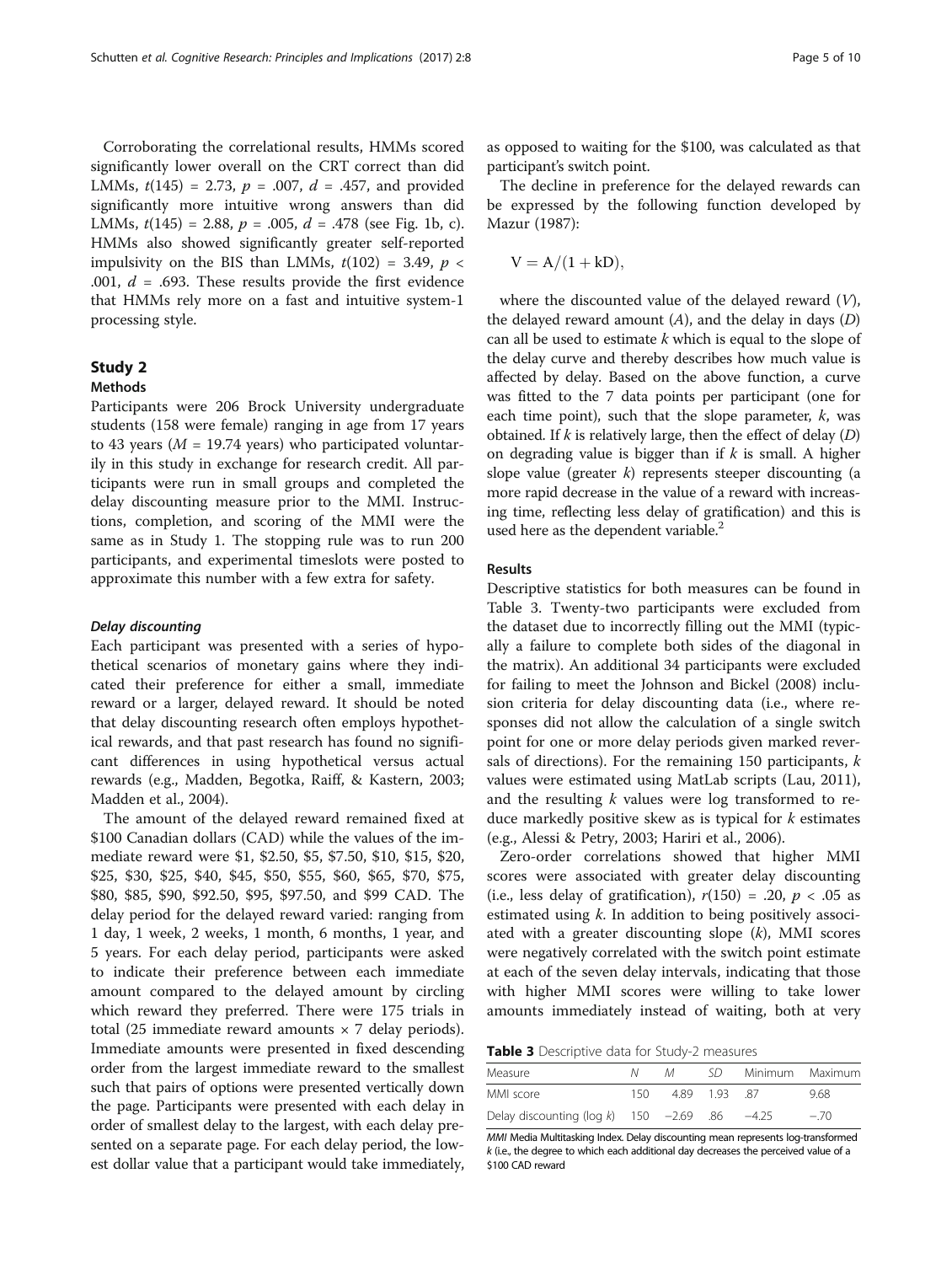<span id="page-5-0"></span>

short delay periods of a day or week through to very long delay periods of 1 or 5 years (all  $ps < .05$ ).

As in Study 1, extreme groups were created based on MMI scores of greater or less than 1 SD from the mean (the 23 HMMs had MMI scores greater than 6.81, and the 20 LMMs had MMI scores lower than 2.97). An independent

samples t test showed that HMMs ( $M = -2.37$ ,  $SD = .82$ ) had significantly higher discounting rates  $(k \text{ slopes})$  than LMMs ( $M = -2.90$ ,  $SD = .86$ ;  $t(41) = 2.03$ ,  $p < .05$ ,  $d = 0.62$ ) reflecting HMMs' preference for immediate gratification relative to LMMs' (see Fig. [2a](#page-6-0)). Indeed, when mean switch points were averaged across all delay periods, LMMs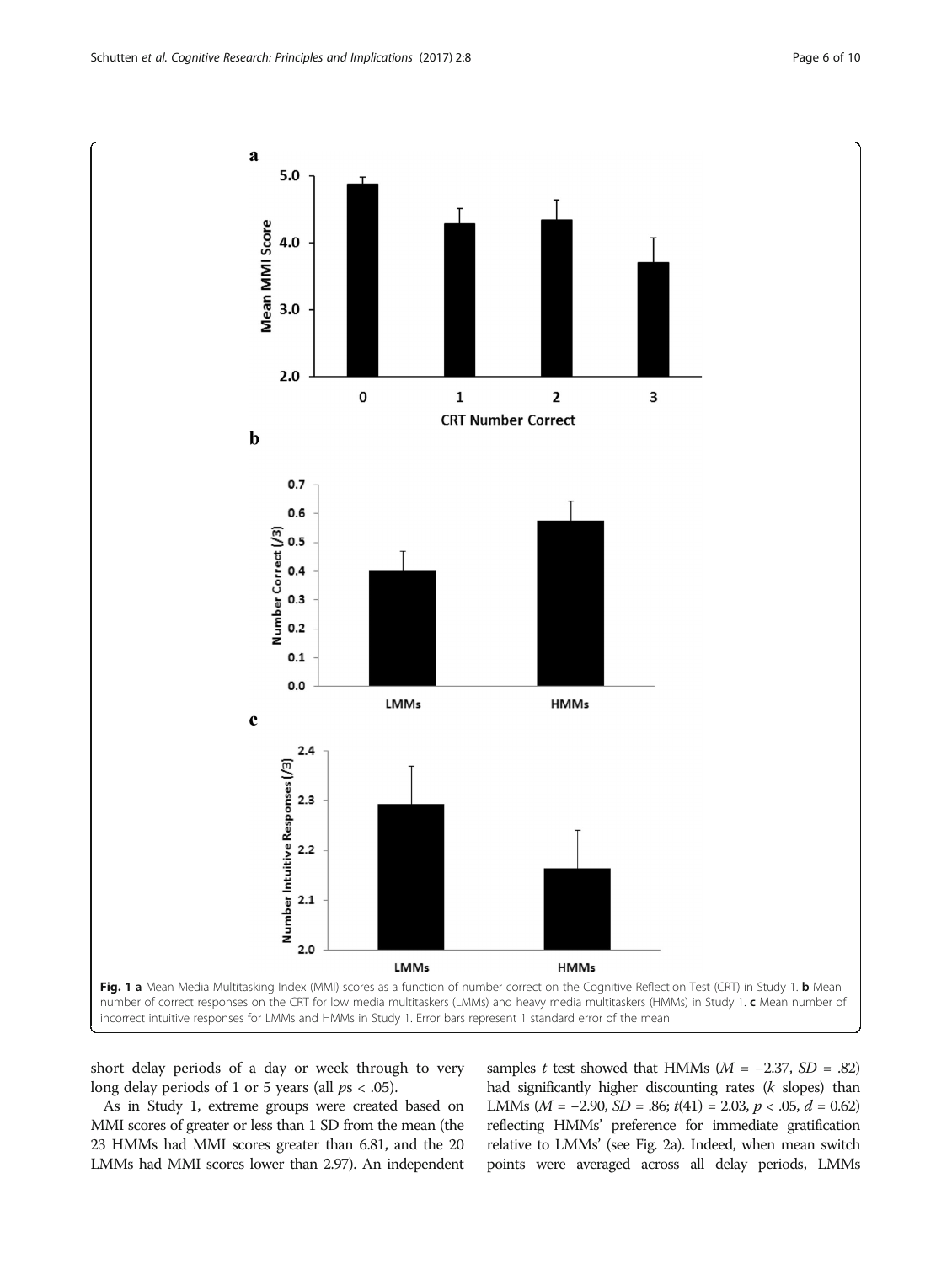required an average of \$73.09 CAD now to forgo \$100 CAD later, whereas HMMs required only \$56.43 CAD now to forgo \$100 CAD later,  $t(41) = 2.81$ ,  $p < .05$ ,  $d = 0.86$ which reflects a meaningful, as well as a statistically significant difference in what the two groups were willing to take to get the reward immediately (see Fig. 2b).

## Discussion

In Study 1, HMMs were less likely to provide the correct answer to CRT questions and more likely to provide the automatic/intuitive answer than LMMs. This provides evidence that HMMs rely more on a fast and intuitive system-1 processing style that can be efficient, but also costly in terms of accuracy, rather than using the more deliberate and effortful system-2 processing. Greater media multitasking was also associated with greater selfreported impulsivity, supporting previous findings that HMMs are more impulsive (Minear et al., [2013](#page-8-0); Sanbonmatsu et al., [2013](#page-9-0)). However, BIS scores (overall and each of the subscales) were unrelated to CRT scores; therefore, the relationship between MMI scores and CRT scores held even when controlling for BIS scores, suggesting that the CRT is not simply a behavioral measure of cognitive impulsivity.

A preference for more automatic and intuitive decision making, at the expense of more reasoned and effortful decision making, could have substantial real-world decisionmaking consequences, and has been shown to result in decisions favoring immediate gratification (Frederick, [2005](#page-8-0)). The results of Study 2 provide evidence that HMMs have a

<span id="page-6-0"></span>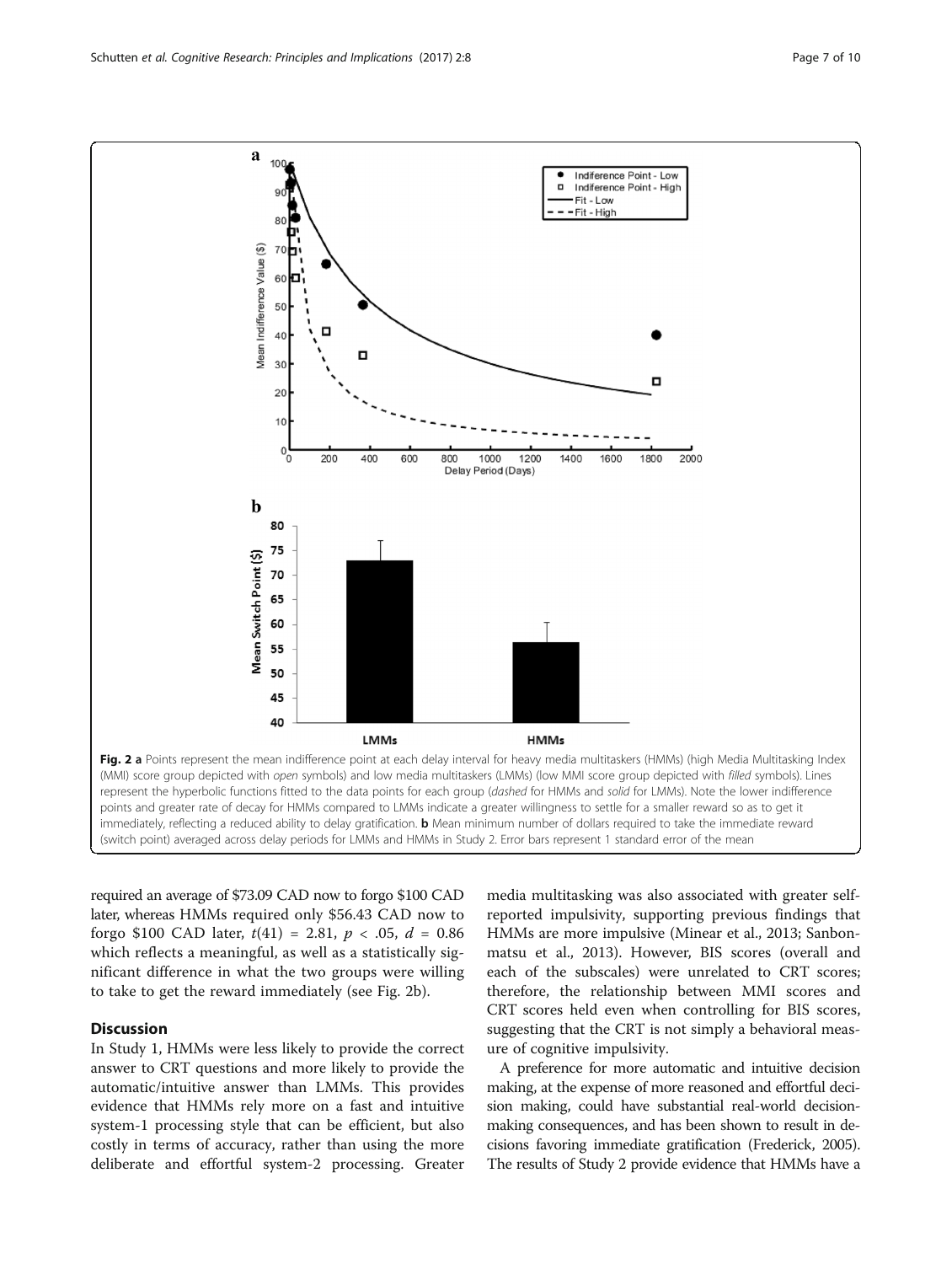higher preference for immediate gratification than LMMs. Indeed, visual comparison of the delay discounting functions for HMMs and LMMs in Fig. [2](#page-6-0) bears a striking similarity to previous findings showing reduced delay of gratification for those with various addictions (for example, see the discounting functions for problem gamblers and controls in Alessi & Petry, [2003](#page-8-0)). It appears that HMMs have a reduced ability for self-regulation in order to forego immediately gratifying rewards. This is consistent with the view that media multitasking is related to higher selfreported impulsivity and lower self-reported self-control (Minear et al., [2013;](#page-8-0) Sanbonmatsu et al., [2013\)](#page-9-0).

#### Why can't they just put their phone down?

Previous studies have provided evidence that HMMs have increased self-reported mind-wandering and more everyday lapses of attention (Ralph et al., [2014\)](#page-9-0), less topdown goal-related attentional selectivity (e.g., Ophir et al., [2009;](#page-8-0) Cain & Mitroff, [2011](#page-8-0)), greater self-reported impulsivity (Minear et al., [2013](#page-8-0); Sanbonmatsu et al., [2013](#page-9-0)), reduced self-reported self-control (Minear et al., [2013](#page-8-0)), and, as observed here, an increased reliance on fast and automatic system-1 processing, and a reduced ability to delay gratification. We suggest that instead of proactively managing their approach to stimuli in the environment, HMMs may be more reactive – a pattern that has also been demonstrated in older-age participants (e.g., Braver & Barch, [2002](#page-8-0); Schmitt, Ferdinand, & Kray, [2014](#page-9-0)), and which would be consistent with Loh and Kanai's ([2014\)](#page-8-0) finding that HMMs have reduced gray-matter density in the anterior cingulate cortex relative to LMMs.

The direction of causality cannot be established here. It is possible that individuals who prefer immediate gratification are drawn towards media multitasking due to the its immediately gratifying nature. It is also possible that frequent media multitasking instead, or also, "trains the brain" to have a higher preference for immediate rewards due to habituation to the immediately gratifying nature of media multitasking.

Regardless of the reason for the association between media multitasking and delay discounting, the present results suggest that HMMs have a reactive decisionmaking style that promotes current desires (money, ease of processing) at the expense of accuracy and future rewards, providing empirical support for a hypothesis that has probably run through many of our minds on occasion when viewing others using media. Given that greater delay discounting is related to substance misuse, problematic gambling, overeating, and poor financial management (see MacKillop et al., [2011](#page-8-0) for a review), the present results suggest that HMMs may be at risk for these behaviors as well, and it would be interesting to examine the frequency of these behaviors in LMMs versus HMMs. Furthermore, more investigation of the association between media multitasking and impulsivity, impaired delay of gratification, and system-1 thinking may help us understand how to curb dangerous multitasking trends with media, such as texting while driving. For example, if drivers who text while driving are less able to weight future consequences, such as harming themselves or others, compared to the immediate outcome of reading the text message, then this may suggest that media campaigns focused on future consequences may not be as effective for those most at risk for texting and driving. Even more benign media multitasking behaviors can have negative consequences, such as reduced academic or workplace performance, or social faux pas, and understanding the role of impaired delay of gratification and system-1 thinking in media multitasking may help us to understand the motivations behind these behaviors.

### Conclusions

Here, we observed that HMMs were more likely than LMMs to endorse intuitive, but wrong, decisions on the CRT indicating a greater reliance on quick and intuitive 'system-1' thinking and less reliance on slower and more effortful 'system-2' thinking. Heavy media multitaskers also displayed a reduced ability to delay gratification in a delay discounting task. Heavy media multitaskers were willing to take less money immediately relative to LMMs who were more willing to wait for the larger delayed reward. These results suggest that HMMs have a reactive decision-making style that promotes current desires (ease of processing, money) at the expense of accuracy and future rewards. These findings highlight the potential for HMMs to be at risk for problematic behaviors associated with immediate gains and longer-term negative consequences – behaviors such as substance abuse, overeating, problematic gambling, and impulsive spending – and further investigation of this association may suggest ways to remediate undesirable media multitasking behaviors.

#### **Endnotes**

<sup>1</sup>Note that it is also possible, and indeed not infrequent, for participants to provide an answer that is incorrect, but not intuitive. Therefore, intuitive answers are not simply the difference between the total number of questions and the number of correct answers. <sup>2</sup>

 $k^2k$  is used here as it is the conventional dependent measure of choice in delay discounting studies. However, the same pattern of results was observed when delay discounting was estimated using an area under the curve measure (see Myerson, Green, & Warusawitharana, [2001](#page-8-0)) or when simply calculating the mean switch point across all delay intervals for each person. Indeed, once participants with inconsistent switch points were removed using the Johnson and Bickel [\(2008\)](#page-8-0) criterion, these three measures were related to each other at  $r = .92$  or better.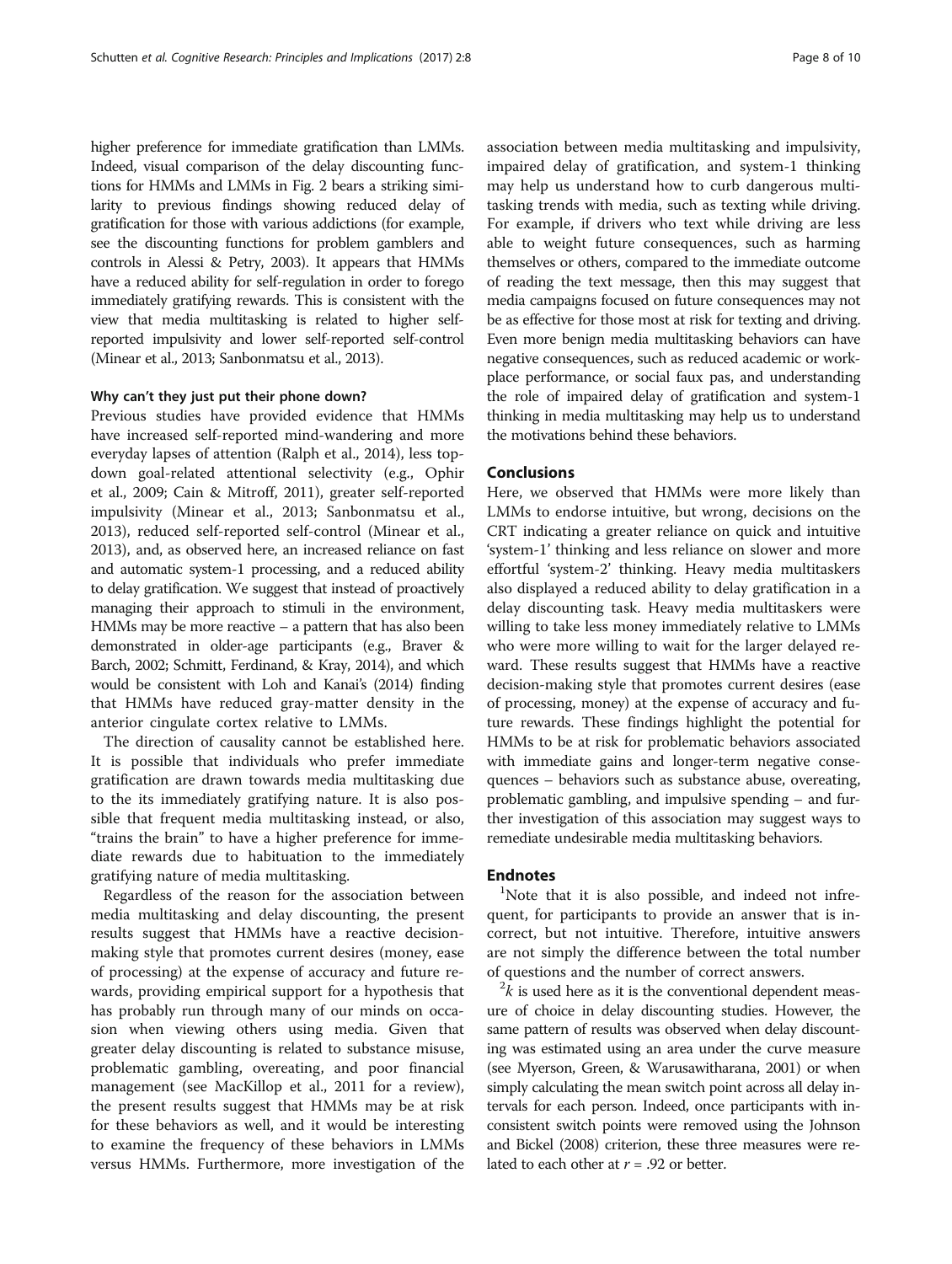#### <span id="page-8-0"></span>Abbreviations

BIS: Barratt Impulsivity Scale (BIS-11, Patton, Stanford, & Barratt, 1995); CRT: Cognitive Reflection Test (a measure of system-1 thinking, see Frederick, 2005); HMMs: Heavy media multitaskers (participants who score relatively high on the MMI); LMMs: Light media multitaskers (participants who score relatively low on the MMI); MMI: Media Multitasking Index (a measure of media multitasking behavior, see Ophir, Nass, & Wagner, 2009)

#### Acknowledgements

We acknowledge grant funding to the third author from the Natural Sciences and Engineering Research Council (NSERC) and the Canadian Foundation for Innovation (CFI), and fellowship money to the second author from NSERC. We thank Stephen Emrich for his assistance with estimating k and Tessa Mazachowsky for her assistance with data collection for Study 1. None of the authors have any competing interests or conflicts of interest with respect to this manuscript.

#### Authors' contributions

DS designed, executed, and analyzed Study 2, collected data for Study 1, and wrote much of the "Introduction," Study 2, and the "General Discussion." KS collected data for Study 1 and edited the manuscript. KA designed Study 1, wrote much of Study 1, and contributed to the writing and editing of the other sections of the manuscript. All authors read and approved the final manuscript.

#### Competing interests

The authors declare that they have no competing interests.

#### Ethics approval and consent to participate

Both Study 1 and Study 2 received ethics clearance from Brock University's Research Ethics Board. All aspects of these studies were performed according to Brock University's Ethics Board guidelines and the approved protocol that conforms to the Declaration of Helsinki principles. All participants provided informed consent to participate and gave permission for the publication of their data in the form used herein. At the completion of their participation each participant received a full oral and written debriefing that explained the study.

#### Received: 9 July 2016 Accepted: 27 December 2016 Published online: 30 January 2017

#### References

- Alessi, S. M., & Petry, N. M. (2003). Pathological gambling severity is associated with impulsivity in a delay discounting procedure. Behavioural Processes, 64(3), 345–354.
- Audrain-McGovern, J., Rodriguez, D., Epstein, L. H., Cuevas, J., Rodgers, K., & Wileyto, E. P. (2009). Does delay discounting play an etiological role in smoking or is it a consequence of smoking? Drug and Alcohol Dependence, 103(3), 99–106.
- Baker, F., Johnson, M. W., & Bickel, W. K. (2003). Delay discounting in current and never-before cigarette smokers: similarities and differences across commodity, sign, and magnitude. Journal of Abnormal Psychology, 112(3), 382–392.
- Bidewell, J., Griffin, B., & Hesketh, B. (2006). Timing of retirement: including a delay discounting perspective in retirement models. Journal of Vocational Behavior, 68(2), 368–387.
- Braver, T. S., & Barch, D. M. (2002). A theory of cognitive control, aging cognition, and neuromodulation. Neuroscience and Biobehavioral Reviews, 26, 809–817.
- Bush, G., Luu, P., & Posner, M. I. (2000). Cognitive and emotional influences in anterior cingulate cortex. Trends in Cognitive Sciences, 4(6), 215–222.
- Cain, M. S., & Mitroff, S. R. (2011). Distractor filtering in media multitaskers. Perception, 40(10), 1183–1192.
- Campitelli, G., & Gerrans, P. (2014). Does the cognitive reflection test measure cognitive reflection? A mathematical modeling approach. Memory & Cognition, 42(3), 434–447.
- Duff, B. R. L., Yoon, G., Wang, Z. G., & Anghelcev, G. (2014). Doing it all: an exploratory study of predictors of media multitasking. Journal of Interactive Advertising, 14(1), 11–23.
- Epstein, L. H., Salvy, S. J., Carr, K. A., Dearing, K. K., & Bickel, W. K. (2010). Food reinforcement, delay discounting and obesity. Physiology & Behavior, 100(5), 438–445.
- Frederick, S. (2005). Cognitive reflection and decision making. Journal of Economic Perspectives, 19(4), 25–42.
- Gilbert, D. T. (1989). Thinking lightly about others: automatic components of the social inference process. In J. S. Uleman & J. A. Bargh (Eds.), Unintended thought (pp. 189–211). New York: Guilford Press.
- Hariri, A. R., Brown, S. M., Williamson, D. E., Flory, J. D., De It, H., & Manuck, S. B. (2006). Preference for immediate over delayed rewards is associated with magnitude of ventral striatal activity. The Journal of Neuroscience, 26, 13213–13217.
- Johnson, M. W., & Bickel, W. K. (2008). An algorithm for identifying nonsystematic delay-discounting data. Experimental and Clinical Psychopharmacology, 16(3), 264–274.
- Johnson, M. W., Bickel, W. K., Baker, F., Moore, B. A., Badger, G. J., & Budney, A. J. (2010). Delay discounting in current and former marijuana-dependent individuals. Experimental and Clinical Psychopharmacology, 18(1), 99–107.
- Juanchich, M., Dewberry, C., Sirota, M., & Narendran, S. (2016). Cognitive reflection predicts real‐life decision outcomes, but not over and above personality and decision-making styles. Journal of Behavioral Decision Making, 29(1), 52-59. Kahneman, D. (2011). Thinking fast and slow. New York: Farrar, Straus and Giroux.
- Kahneman, D., & Shane, F. (2005). A model of heuristic judgment. In K. J. Holyoak & R. G. Morrison (Eds.), The Cambridge handbook of thinking and reasoning (pp. 267–293). New York: Cambridge University Press.
- Krishnan-Sarin, S., Reynolds, B., Duhig, A. M., Smith, A., Liss, T., McFetridge, A., et al. (2007). Behavioral impulsivity predicts treatment outcome in a smoking cessation program for adolescent smokers. Drug and Alcohol Dependence, 88(1), 79–82.
- Lau, B. (2011). MatLab code for estimating temporal discounting functions via maximum likelihood.
- Loh, K. K., & Kanai, R. (2014). Higher media multi-tasking activity is associated with smaller gray-matter density in the anterior cingulate cortex. PloS One, 9(9), e106698.
- Lui, K. F., & Wong, A. C. N. (2012). Does media multitasking always hurt? A positive correlation between multitasking and multisensory integration. Psychonomic Bulletin & Review, 19(4), 647–653.
- MacKillop, J., Amlung, M. T., Few, L. R., Ray, L. A., Sweet, L. H., & Munafò, M. R. (2011). Delayed reward discounting and addictive behavior: a meta-analysis. Psychopharmacology, 216(3), 305–321.
- Madden, G. J., Begotka, A. M., Raiff, B. R., & Kastern, L. L. (2003). Delay discounting of real and hypothetical rewards. Experimental and Clinical Psychopharmacology, 11(2), 139–145.
- Madden, G. J., Petry, N. M., Badger, G. J., & Bickel, W. K. (1997). Impulsive and selfcontrol choices in opioid-dependent patients and non-drug-using control patients: drug and monetary rewards. Experimental and Clinical Psychopharmacology, 5(3), 256–262.
- Madden, G. J., Raiff, B. R., Lagorio, C. H., Begotka, A. M., Mueller, A. M., Hehli, D. J., et al. (2004). Delay discounting of potentially real and hypothetical rewards: II. Between-and within-subject comparisons. Experimental and Clinical Psychopharmacology, 12(4), 251–261.
- Mazur, J. E. (1987). An adjusting procedure for studying delayed reinforcement. In M. L. Commons, J. E. Mazar, J. A. Nevin, & H. Rachlin (Eds.), Quantitative analysis of behavior: Vol 5. The effect of delay of intervening events on reinforcement value (Vol. 5, pp. 55–73). Hillside, NJ: Lawrence Erlbaum Associates.
- Minear, M., Brasher, F., McCurdy, M., Lewis, J., & Younggren, A. (2013). Working memory, fluid intelligence, and impulsiveness in heavy media multitaskers. Psychonomic Bulletin & Review, 20(6), 1274–1281.
- Mischel, W., Shoda, Y., & Peake, P. K. (1988). The nature of adolescent competencies predicted by preschool delay of gratification. Journal of Personality and Social Psychology, 54, 687–696.
- Mischel, W., Shoda, Y., & Rodriguez, M. I. (1989). Delay of gratification in children. Science, 244(4907), 933–938.
- Morewedge, C. K., & Kahneman, D. (2010). Associative processes in intuitive judgment. Trends in Cognitive Science, 14, 435–440.
- Myerson, J., Green, L., & Warusawitharana, M. (2001). Area under the curve as a measure of discounting. Journal of the Experimental Analysis of Behavior, 76, 235–243.
- Odum, A. L. (2011). Delay discounting: I'm a k, you're a k. Journal of the Experimental Analysis of Behavior, 96(3), 427–439.
- Ophir, E., Nass, C., & Wagner, A. D. (2009). Cognitive control in media multitaskers. Proceedings of the National Academy of Sciences, 106(37), 15583–15587.
- Patton, J. H., Stanford, M. S., & Barratt, E. S. (1995). Factor structure of the Barratt Impulsiveness Scale. Journal of Clinical Psychology, 51, 768–774.